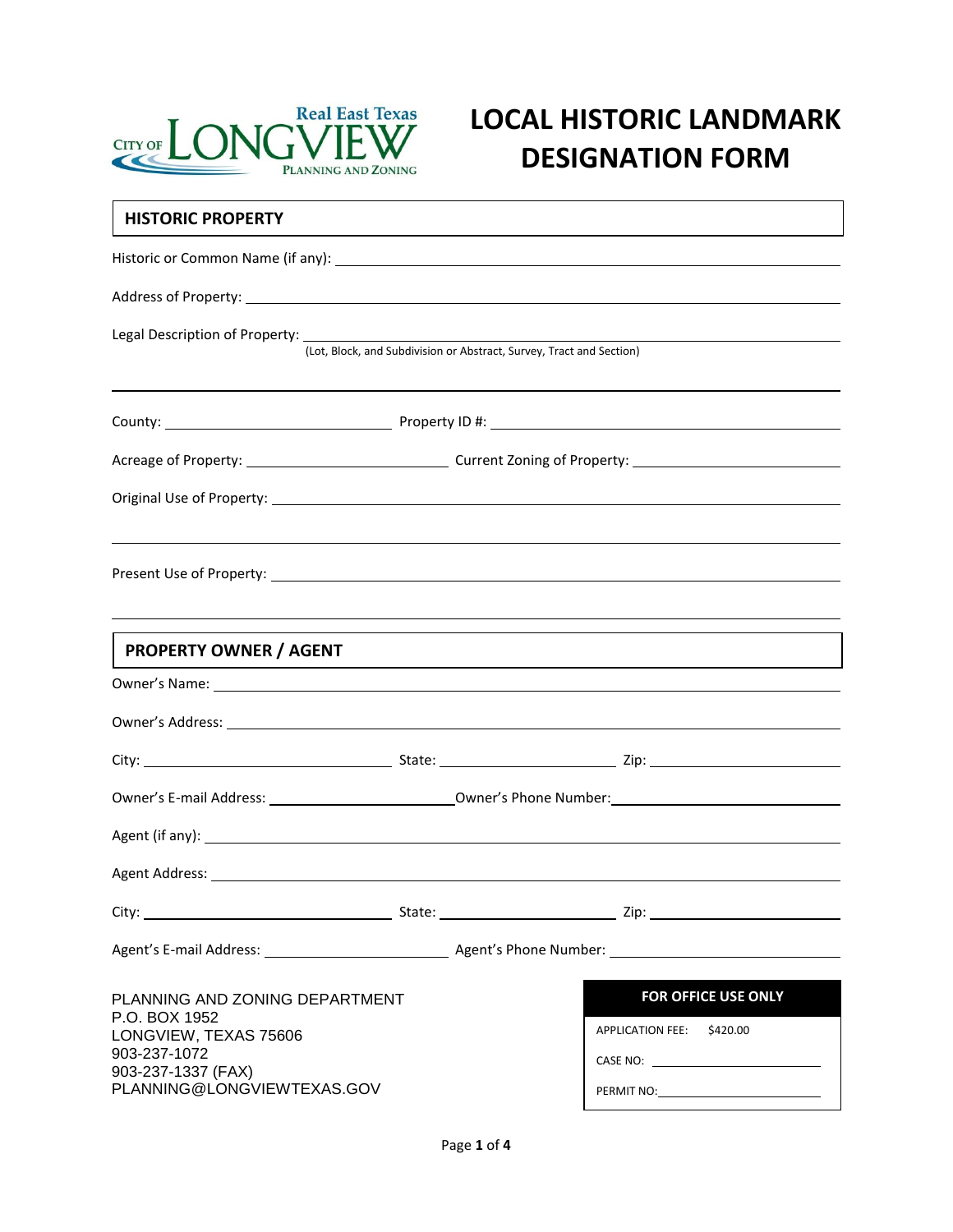| <b>CLASSIFICATION</b>             |                  |                                                                                                                |  |  |  |
|-----------------------------------|------------------|----------------------------------------------------------------------------------------------------------------|--|--|--|
| <b>Category</b>                   | <b>Ownership</b> | <b>Status</b>                                                                                                  |  |  |  |
| $\Box$ Object                     | $\Box$ Public    | O Occupied                                                                                                     |  |  |  |
| $\Box$ Building                   | $\Box$ Private   | <b>Unoccupied</b>                                                                                              |  |  |  |
| $\Box$ Structure                  | $\Box$ Both      | □ Work in Progress                                                                                             |  |  |  |
| $\Box$ Site                       |                  |                                                                                                                |  |  |  |
| <b>ARCHITECTURAL STYLE</b>        |                  |                                                                                                                |  |  |  |
|                                   |                  |                                                                                                                |  |  |  |
|                                   |                  |                                                                                                                |  |  |  |
|                                   |                  |                                                                                                                |  |  |  |
|                                   |                  |                                                                                                                |  |  |  |
|                                   |                  |                                                                                                                |  |  |  |
|                                   |                  |                                                                                                                |  |  |  |
|                                   |                  |                                                                                                                |  |  |  |
|                                   |                  |                                                                                                                |  |  |  |
|                                   |                  |                                                                                                                |  |  |  |
|                                   |                  |                                                                                                                |  |  |  |
|                                   |                  |                                                                                                                |  |  |  |
|                                   |                  |                                                                                                                |  |  |  |
| Name of Architect/Designer:       |                  |                                                                                                                |  |  |  |
|                                   |                  |                                                                                                                |  |  |  |
| <b>HISTORIC OWNERSHIP/TENANTS</b> |                  |                                                                                                                |  |  |  |
|                                   |                  |                                                                                                                |  |  |  |
|                                   |                  |                                                                                                                |  |  |  |
|                                   |                  | Significant Other Owners (Include the years lived in the structure): [16] [2012] [2012] [2012] [2012] [2012] [ |  |  |  |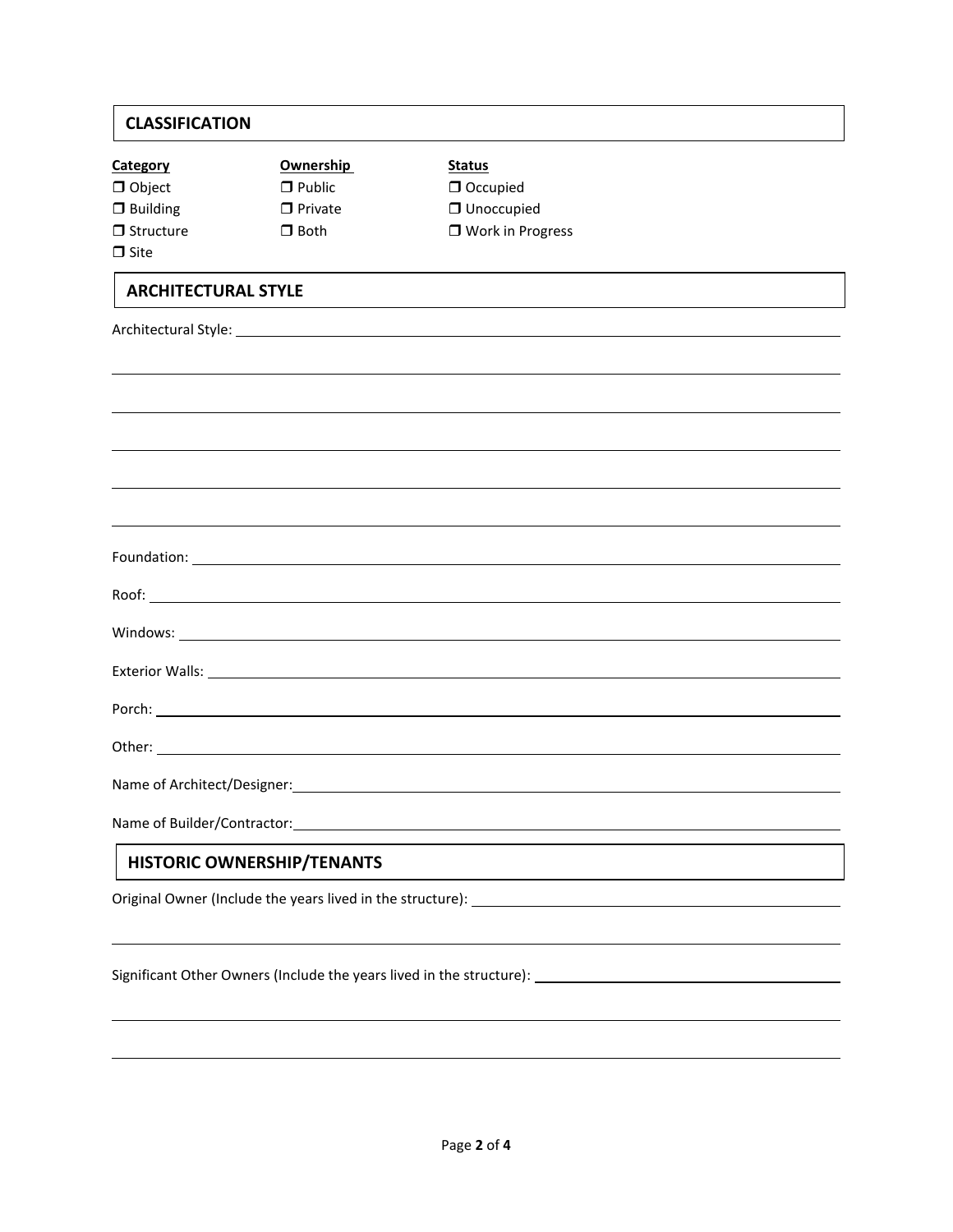Significant Tenants (Include the years lived in the structure):

## **CONSTRUCTION DATES**

Original Date of Construction:

Date of Alterations/Additions:

(Attach additional sheets if necessary)

| PHYSICAL DESCRIPTION   |                  |                      |  |  |  |
|------------------------|------------------|----------------------|--|--|--|
| Condition (Check one): | Check one:       | Check one:           |  |  |  |
| $\Box$ Excellent       | $\Box$ Altered   | $\Box$ Original Site |  |  |  |
| $\Box$ Good            | $\Box$ Unaltered | □ Moved (Date        |  |  |  |
| $\Box$ Fair            |                  |                      |  |  |  |
| D Deteriorated         |                  |                      |  |  |  |
| $\Box$ Ruins           |                  |                      |  |  |  |

#### **CRITERIA FOR LANDMARK DESIGNATION**

For designation as a Historic Landmark, the property must meet one or more of the following criteria. Please check all that apply.

- $\Box$  possesses significance with respect to the history, events, culture, economy, social fabric, ethnicity, architecture, archeology or paleontology of the City, state or nation;
- $\Box$  embodies distinguishing characteristics of an architectural type, period, or method of construction;
- $\Box$  represents the work of a master designer, builder, or craftsman that has influenced the development of the City, state or nation;
- $\Box$  is listed on the National Register of Historic Places, designated as a Recorded Texas Historic Landmark or designated as a State Archaeological Landmark;
- $\Box$  is identified with a Person or Persons who significantly contributed to the culture and development of the City, state or nation; or
- $\Box$  has value as an aspect of community sentiment, cultural association, historic heritage or public pride.